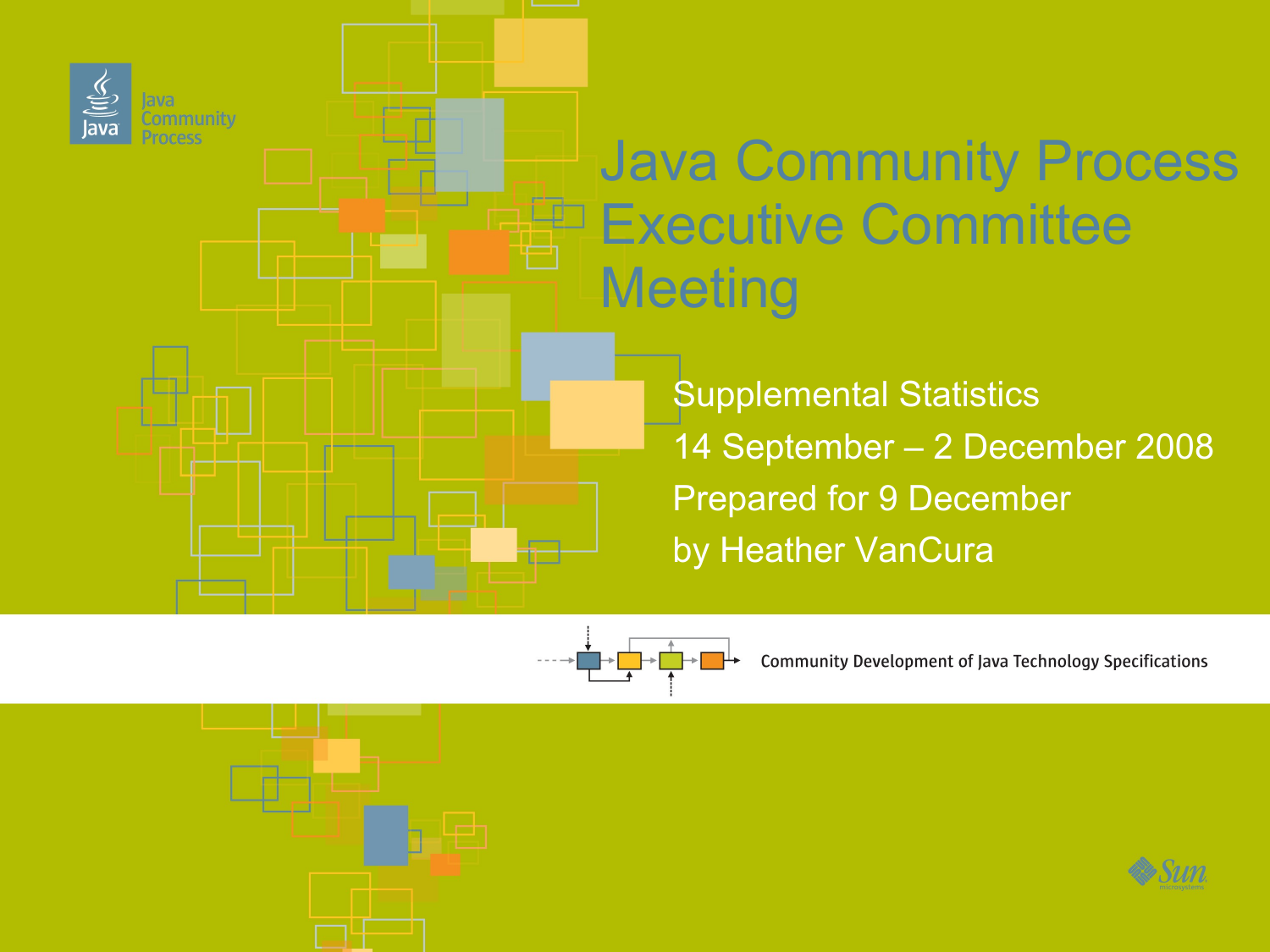## JCP EC Elections – Oct & Nov



- ➢ **Welcome new members—training held 25 November**
	- ➢ **slides posted to EC site**
- ➢ **Ratified Seats**

**2**C

©20

f

i a

- ➢ **SE/EE: Ericsson, SpringSource, SAP**
- ➢ **ME: Nokia, Philips, IBM**
- ➢ **Elected Seats**
	- ➢ **SE/EE: Intel, Werner Keil**
	- ➢ **ME: Sony Ericsson, Sean Sheedy**

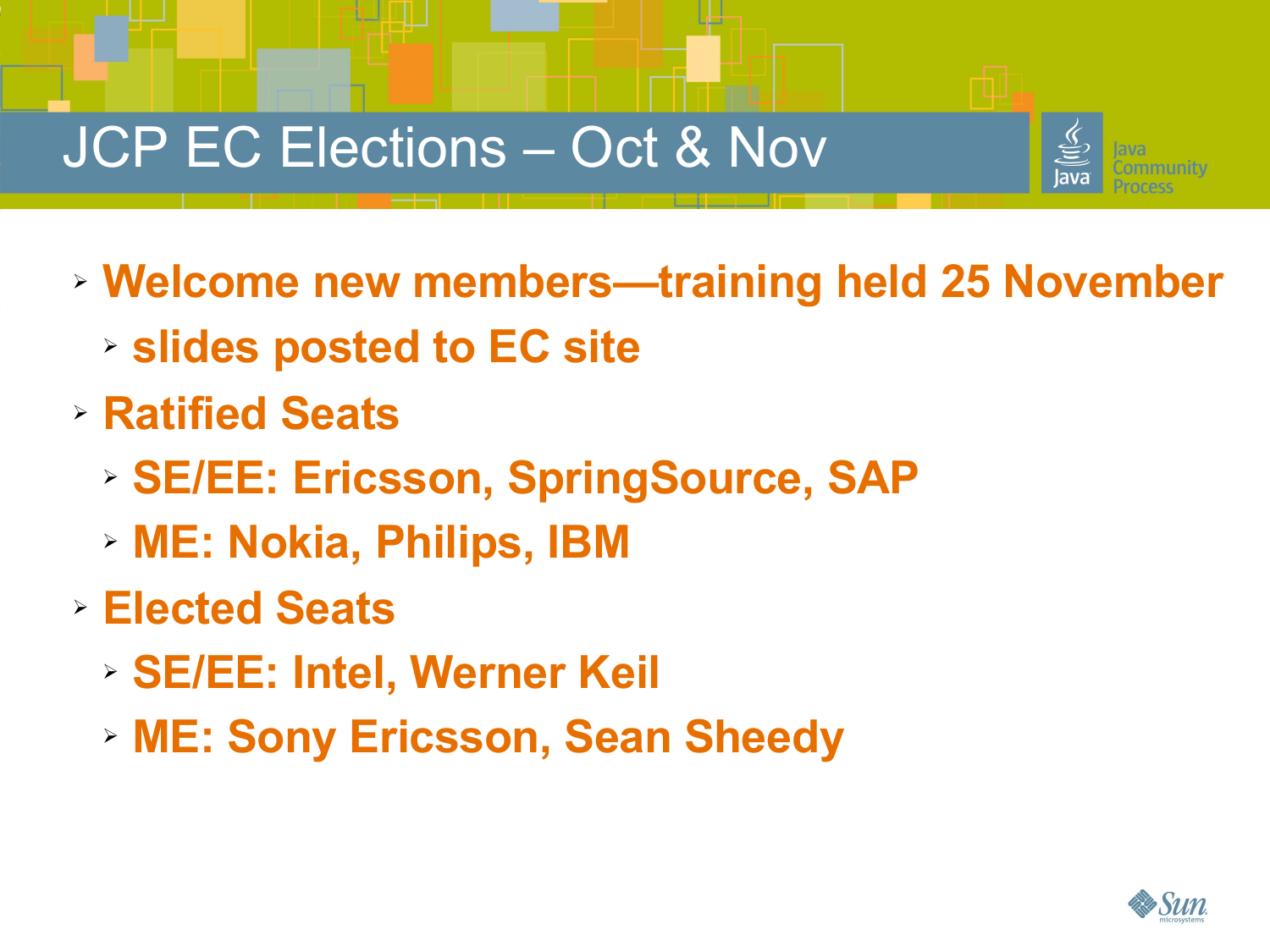## Updated JSRs – September

f

©20

i a



- ➢ **JSR 311: Final Approval Ballot The Java API for RESTful Web Services**
- ➢ **JSR 314: Early Draft Review 2 JavaServer Faces 2.0**
- ➢ **JSR 256: Maintenance Review 3 Mobile Sensor AP**
- ➢ **JSR 327: JSR Approval Ballot Dynamic Contents Delivery Service API for Java ME**

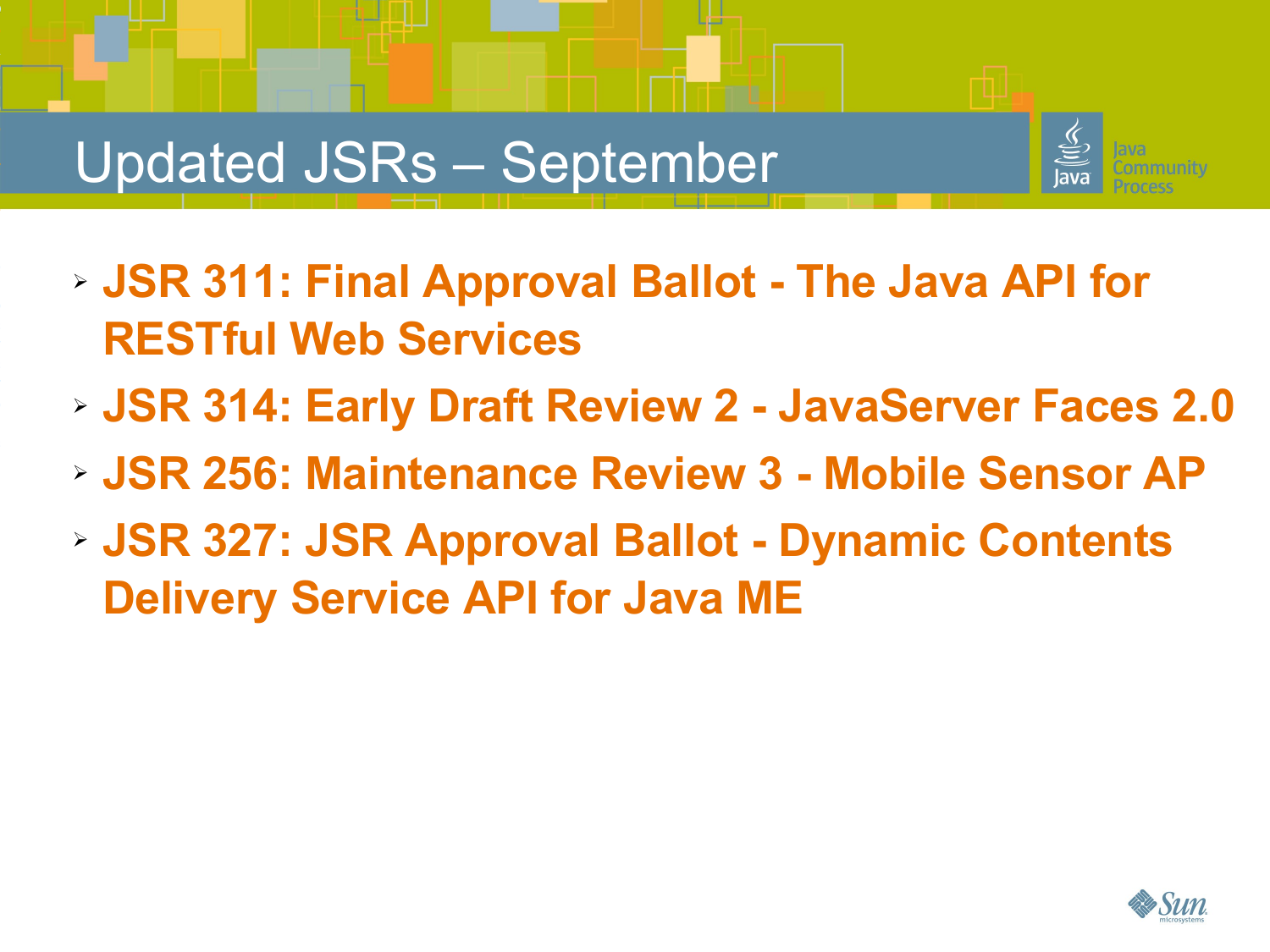## Updated JSRs - October

f

©20

i a



- ➢ **JSR 318: Public Review Enterprise JavaBeans 3.1**
- ➢ **JSR 300: Proposed Final Draft DRM API for Java ME**
- ➢ **JSR 311 Final Release The Java API for RESTful Web Services**
- ➢ **JSR 298 Final Release Telematics API for Java M**
- ➢ **JSR 927: Maintenance Release 2 Java TV API**
- ➢ **JSR 316: Early Draft Review Java Platform, Enterprise Edition 6 (Java EE 6) Specification**

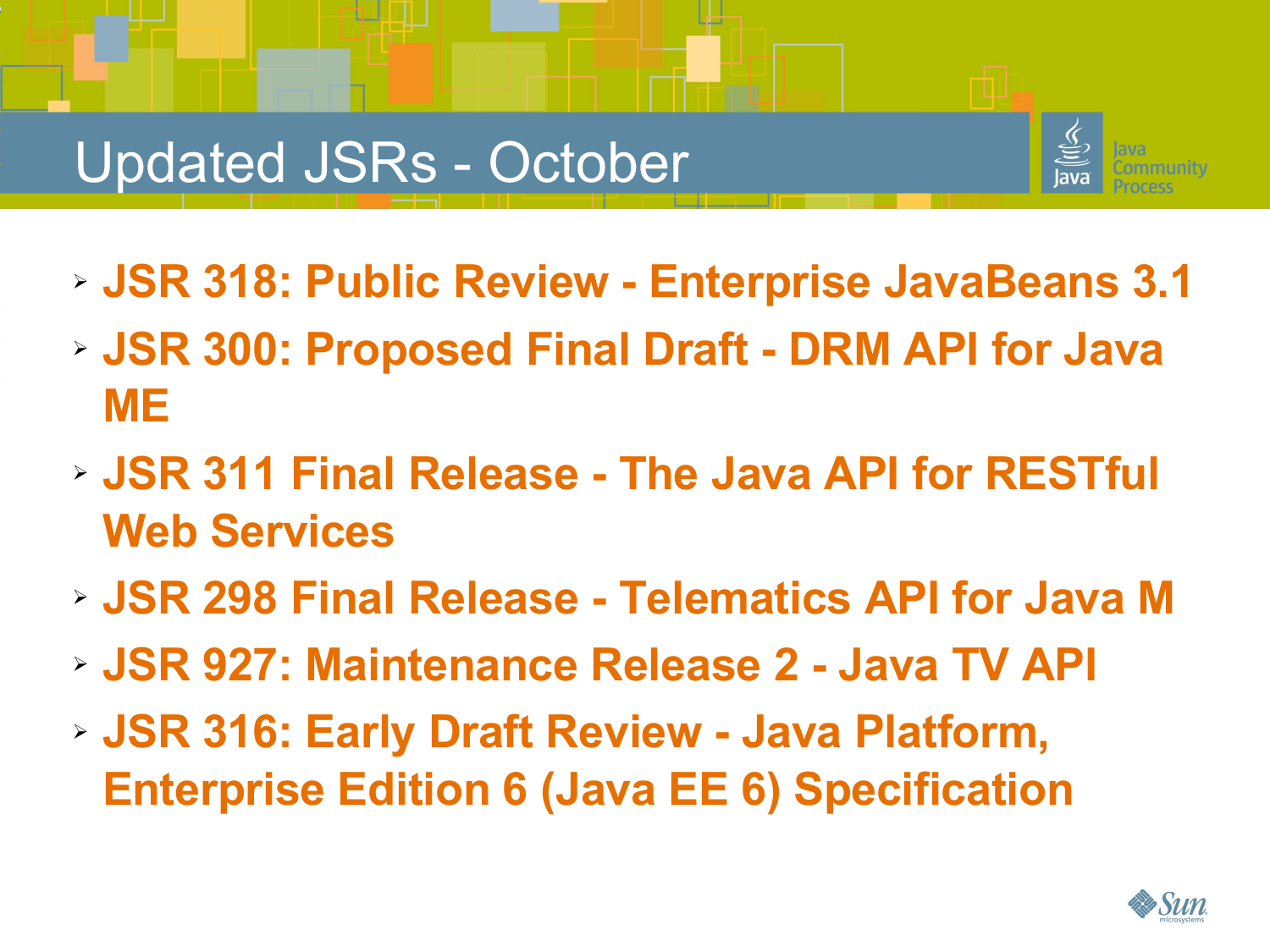#### Updated JSRs - November

f

©20

i a

- 
- ➢ **JSR 227: Early Draft Review A Standard Data Binding & Data Access Facility for J2EE**
- ➢ **JSR 235: Public Review Service Data Objects**
- ➢ **JSR 243: Maintenance Release 2 Java Data Objects 2**
- ➢ **JSR 249: Public Review Mobile Service Architecture 2**
- ➢ **JSR 293: Final Release Location API 2.0**

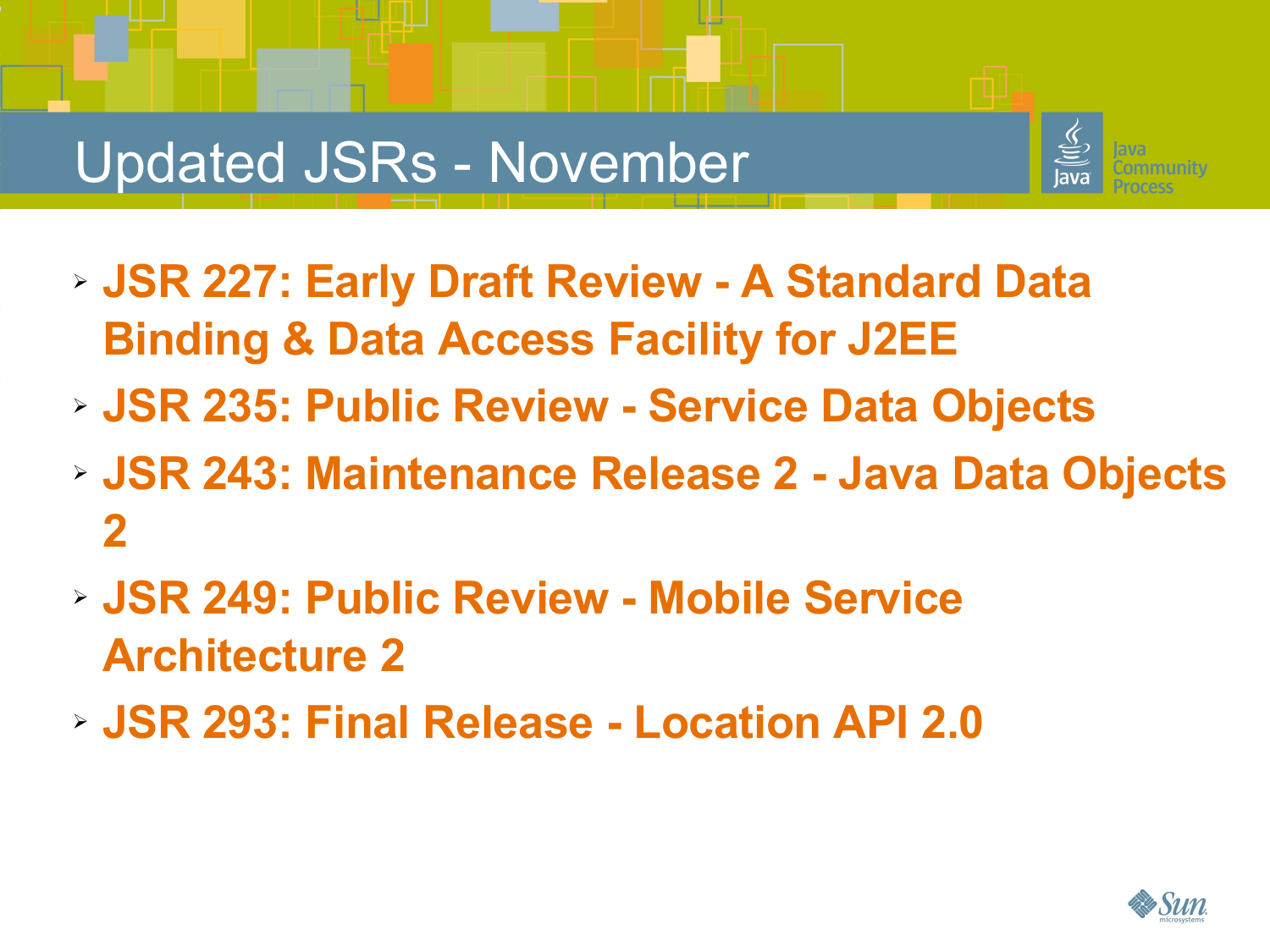#### Updated JSRs - December

f

©20

i a



- ➢ **JSR 195: Maintenance Lead Change Information Module Profile**
- ➢ **JSR 228: Maintenance Lead Change Information Module Profile - Next Generation (IMP-NG)**

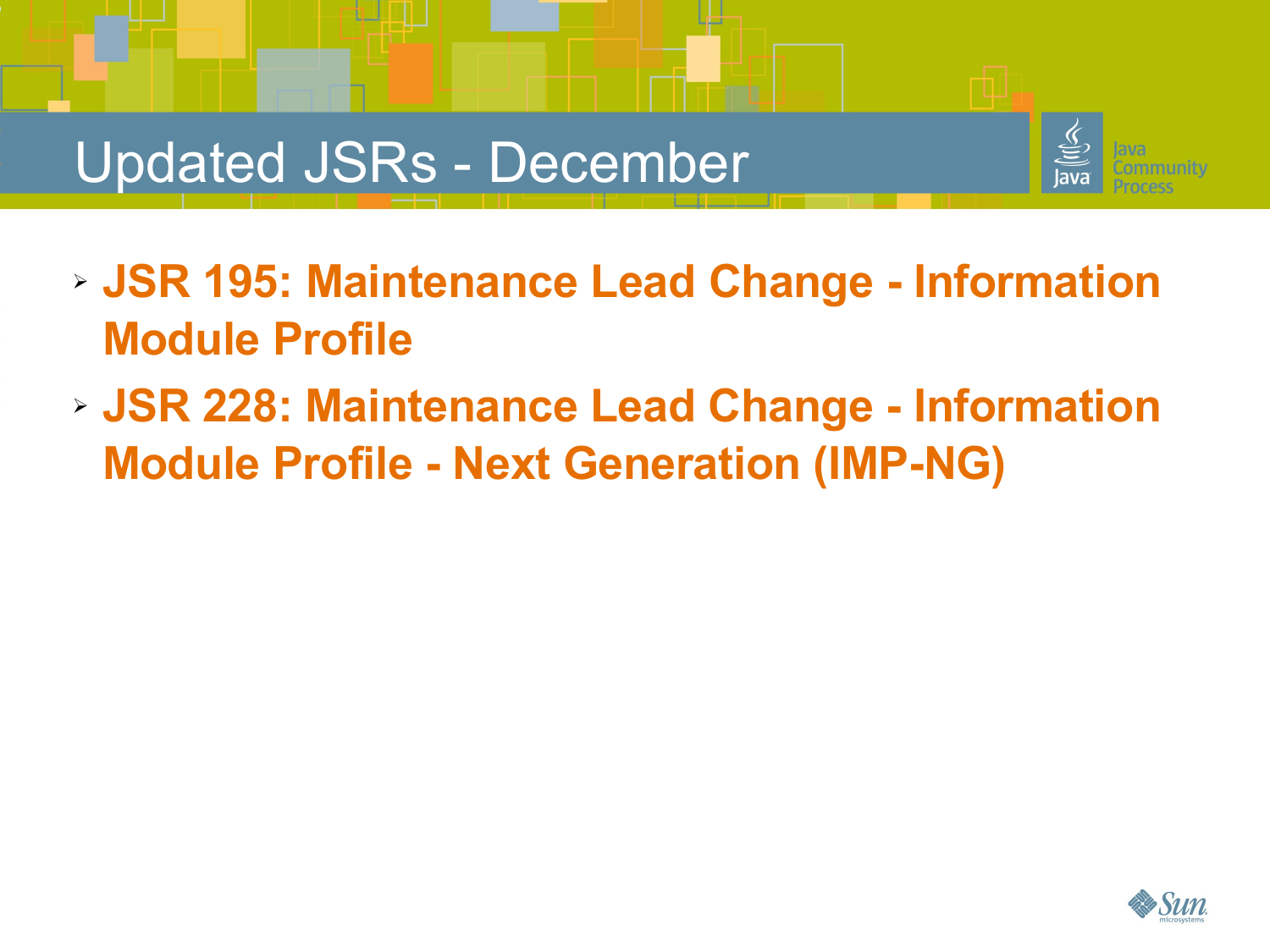## JSR Voting - SE/EE



➢ JSR 311

**7**C

©20

f

i a

- ➢ 14 yes: Eclipse, Fujitsu, Google, HP, IBM, Intel, D Lea, Nortel, Oracle, Red Hat, SAP, SAS, Hani S, Sun
- ➢ 1 not voted: Apache
- ➢ **JSR 309**
	- ➢ **12 yes: Fujitsu, Google, HP, IBM, Intel, D Lea, Nortel, Oracle, Red Hat, SAS, Hani S, Sun**
	- ➢ **3 not voted: Apache, Eclipse, SAP**

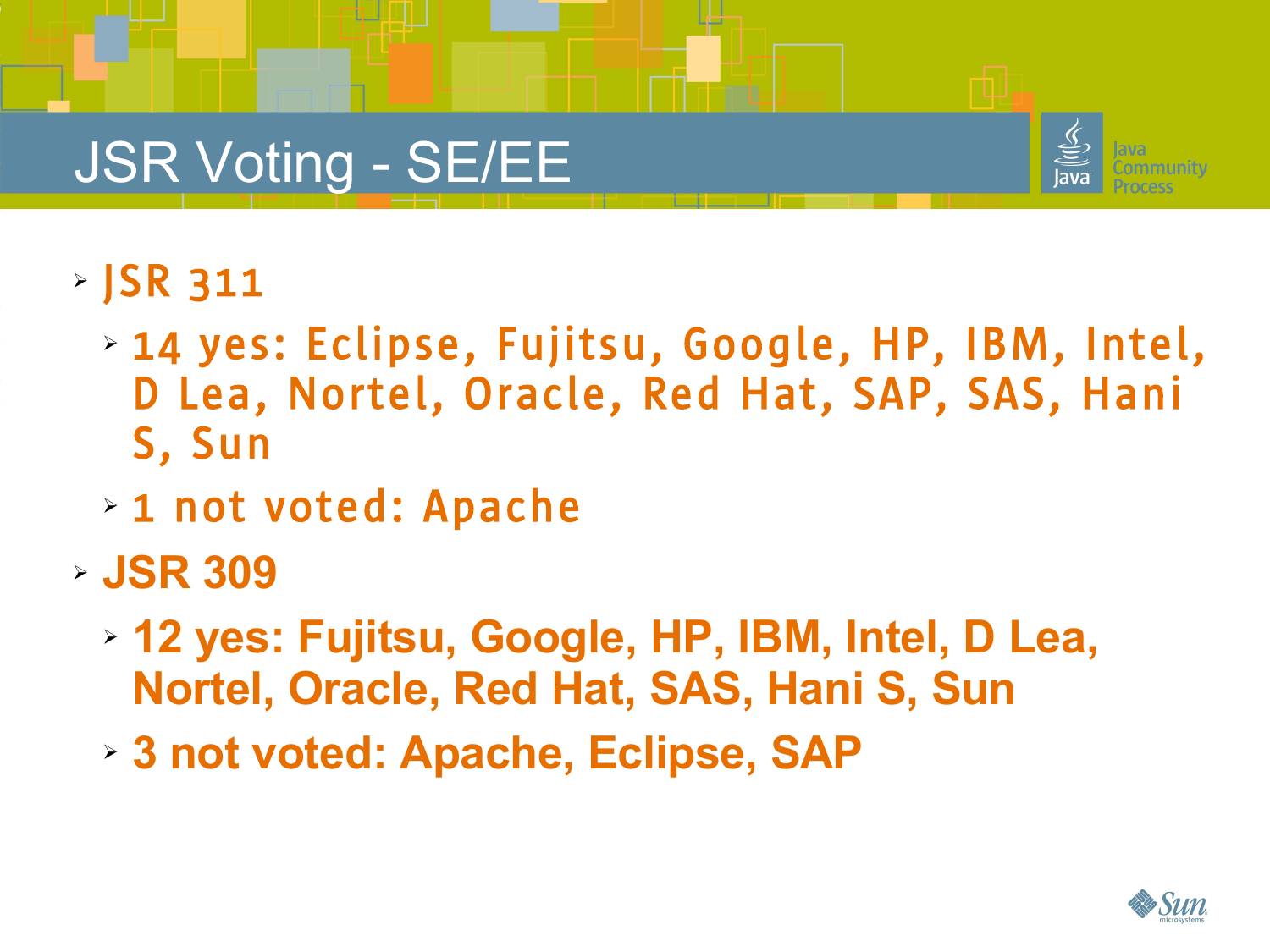# JSR Voting - SE/EE



➢ **JSR 301**

f

©20

i a

- ➢ **12 yes: Fujitsu, Google, HP, IBM, Intel, D Lea, Nortel, Oracle, Red Hat, SAS, Hani S, Sun**
- **▶ 3 not voted: Apache, Eclipse, SAP**
- ➢ **JSR 318**
	- ➢ **10 yes: Fujitsu, HP, IBM, Intel, D Lea, Nortel, Oracle, SAS, Hani S, Sun**
		- ➢ **1 no: Apache**
		- ➢ **4 not voted: Eclipse, Google, Red Hat, SAP**

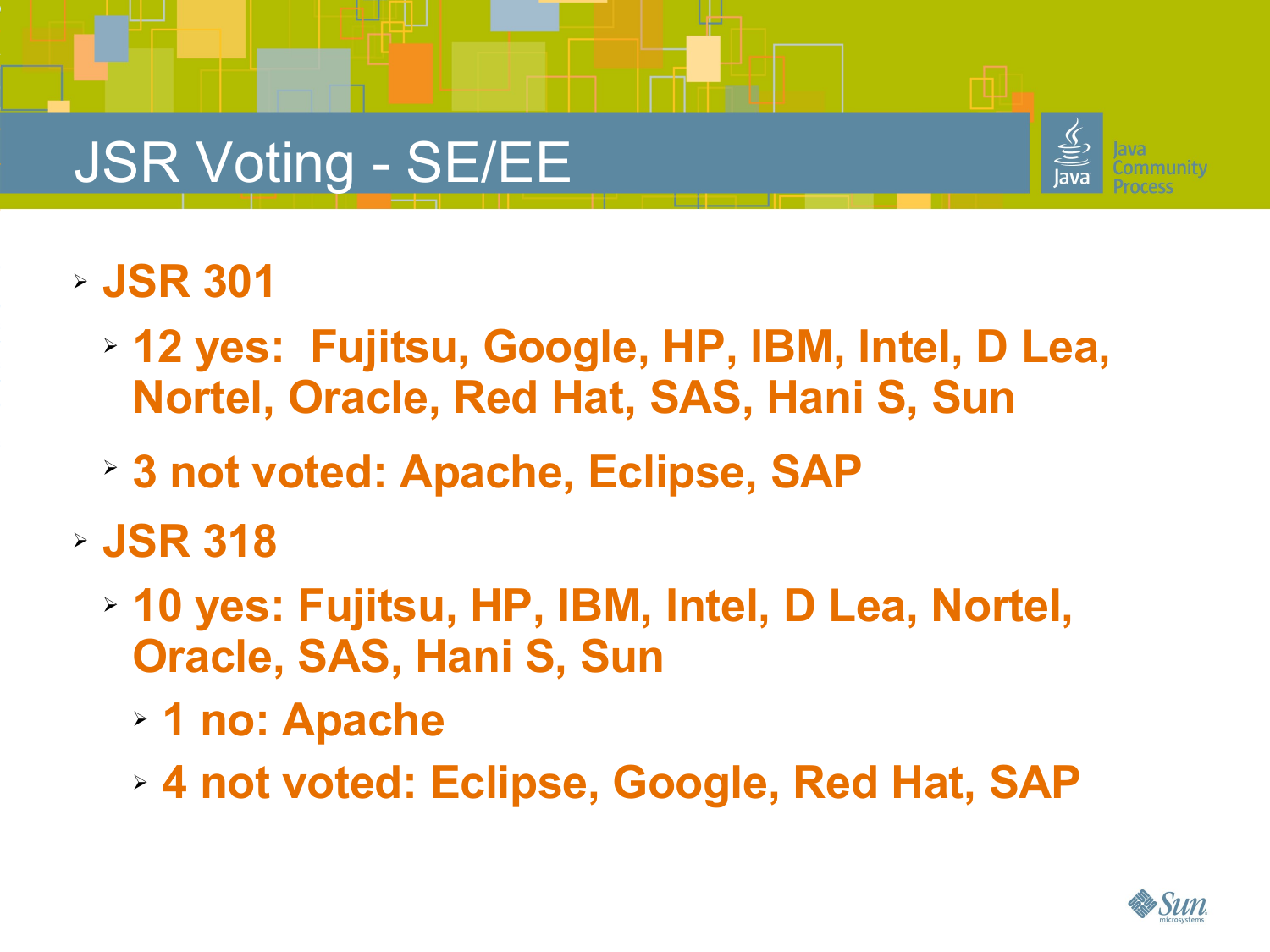# JSR Voting - ME



➢ **JSR 327**

f

©20

i a

- ➢ **8 yes: Motorola, Nokia, Philips, Qisda, RIM, Samsung, Siemens, Sun**
- ➢ **2 abstain: IBM, Intel**
- ➢ **6 not voted: Jean-Marie D, Ericsson, Orange, Sony Ericsson, Time Warner, Vodafone**

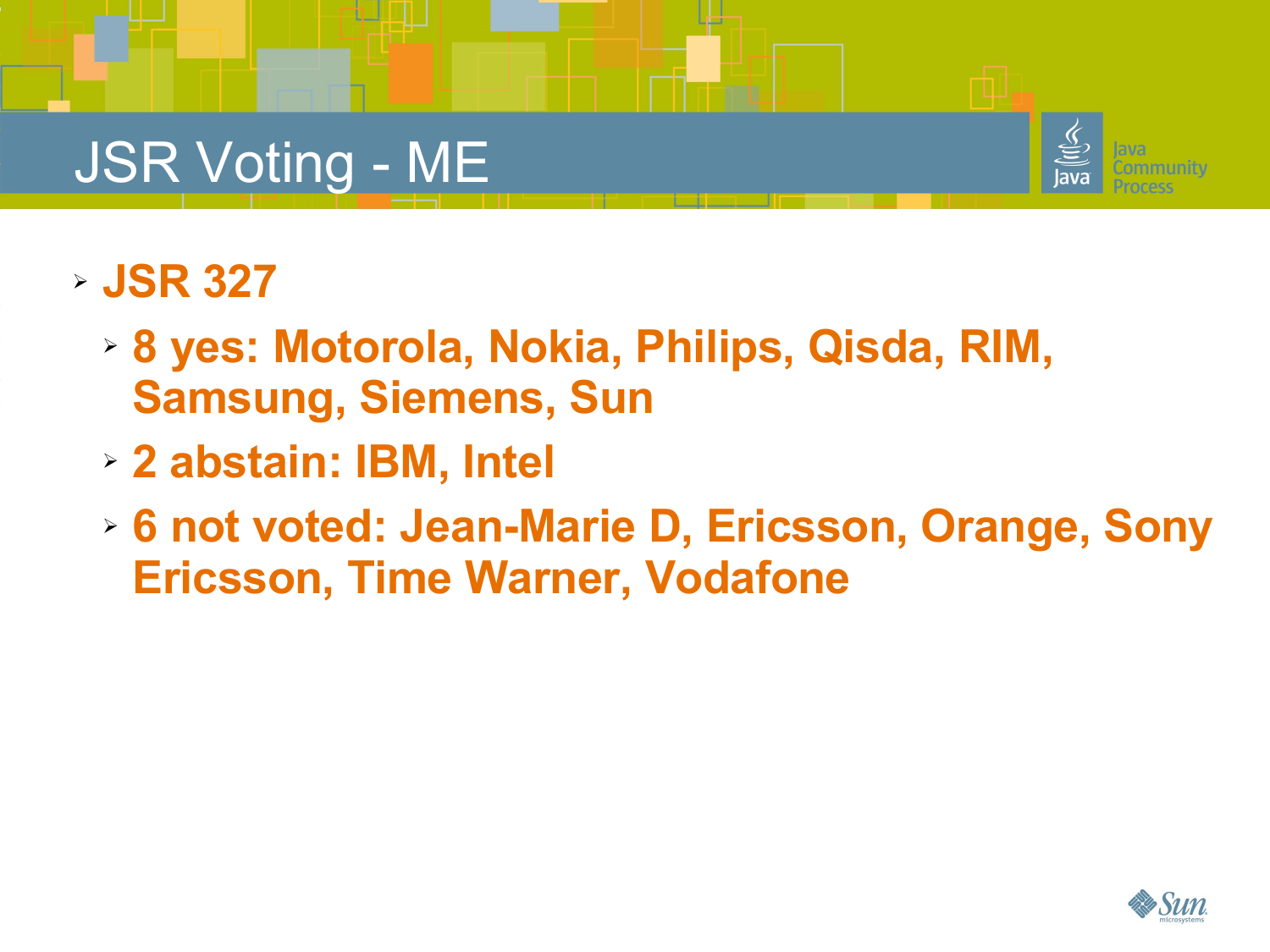# JCP 10 year birthday

f

©20

i a



- ➢ **Sand box linked on jcp.org**
	- ➢ **Greetings, photo album, party invitation, t-shirt contest, poll**
- ➢ **Party evening of day 1 EC F2F**
	- ➢ **13 January at the Computer History Museum in Mountain View**
		- ➢ **<http://jcp.eventbrite.com/>**
- ➢ **Special offer for JUGs through 28 Feb**
	- ➢ **Waive membership fee**

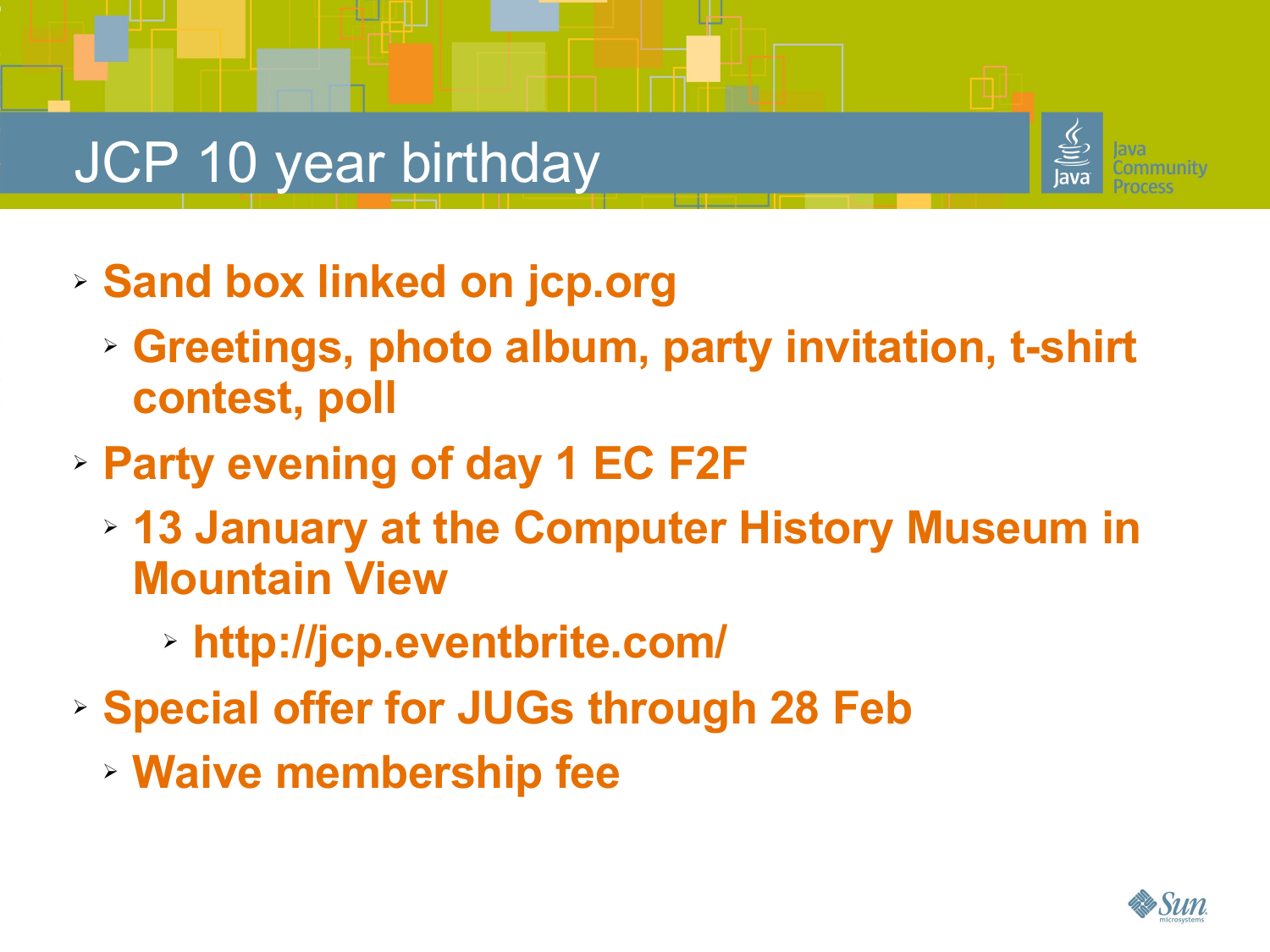## JSR Voting

f

©20

i a



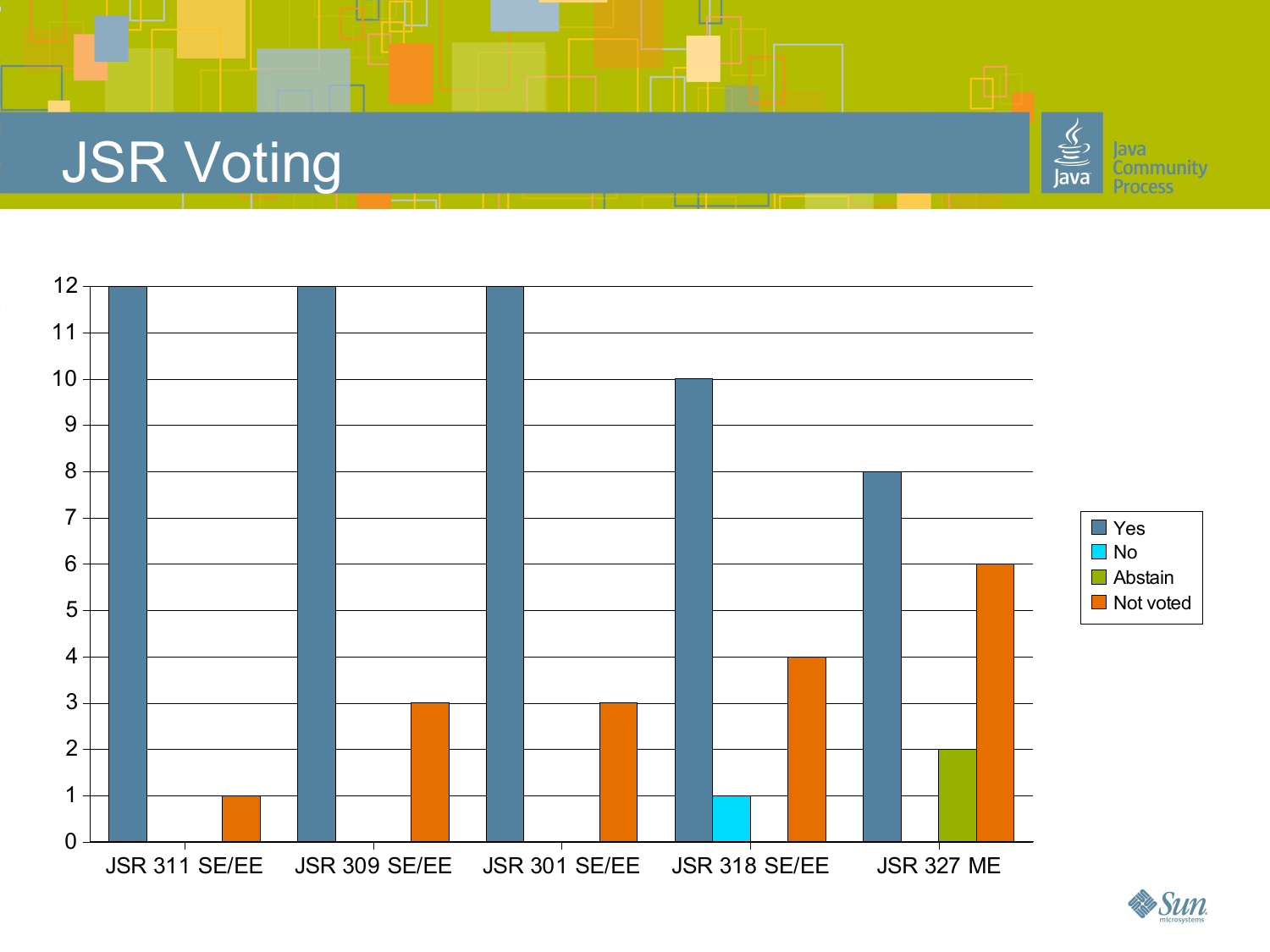# JCP Aliases





f

©20

i a

n

## **[admin@jcp.org](mailto:admin@jcp.org)**

**For members to get the password for Community Review and the TCK tools as well as answers to questions about EGs and JSPAs.**



#### **[spec-submit@jcp.org](mailto:spec-submit@jcp.org)**

**To submit materials for JSR stages or updates to the JSR detail pages.**



## **[pmo@jcp.org](mailto:pmo@jcp.org)**

**For any general issues and to get answers to all JCP questions.**



#### **[webmaster@jcp.org](mailto:webmaster@jcp.org)**

**For issues with jcp.org, email and aliases.**